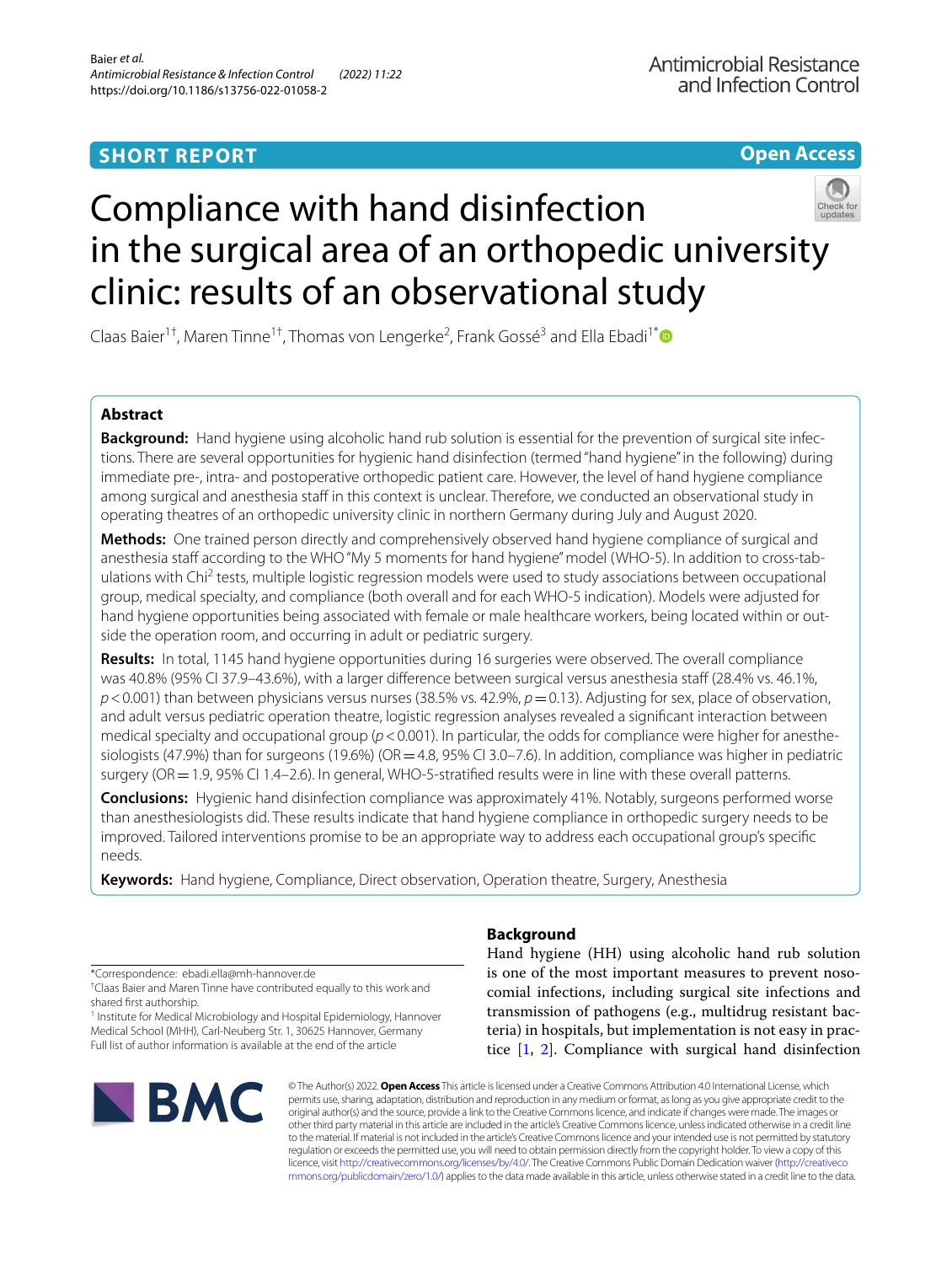before putting on sterile gloves just prior to surgery is high and a routinized part of professional surgical practice [\[3](#page-6-2)]. However, there are also numerous opportunities for hygienic hand disinfection according to the WHO "My 5 moments for hand hygiene" model (WHO-5) in surgical facilities during immediate pre-, intra- and postoperative patient care. These indications may occur at several stages, for instance, during anesthesia induction, patient transport and positioning, or during immediate postoperative care. There are several reports showing that compliance with guidelines on hygienic hand disinfection is low in anesthesia and surgery settings [\[4](#page-6-3)[–8](#page-6-4)]. Multitasking and a high workload [[9\]](#page-6-5) increase the risk for low compliance. Varying HH compliance across diferent occupational groups and medical specialties has been reported before [[10\]](#page-6-6). Diferences regarding job-specifc workflows, knowledge and attitudes might explain this observation. Also, overestimation of one's own compliance may play a role as it may cause impairment of actual compliance. For instance, in a survey of the physicians in our study clinic, self-reported HH compliance from 72% ("after contact with patient surroundings") to 97% ("after body fluid exposure") was found  $[11]$  $[11]$ . Notably, in that survey surgeons rated their own overall SSI-preventive compliance (including hand hygiene) higher than anesthesiologists [\[11\]](#page-6-7).

Against this background, we aimed to assess HH compliance in the perioperative setting in this clinic by observation and to evaluate diferences between occupational groups (nurses vs. physicians) and medical specialties (surgery vs. anesthesia).To our knowledge this is the frst study scrutinizing the interaction of these two variables (occupational group and medical specialty) regarding HH compliance in the immediate pre-, intra- and postoperative elective orthopedic surgery setting. Compliance of surgical and anesthesia personnel was observed during entire operative procedures, i.e., from the arrival of patients in the surgical area to discharge from this area.

#### **Methods**

A cross-sectional observational study was conducted in July and August 2020 in a specialized orthopedic hospital in Hannover, Germany. The hospital is a center for joint and knee arthroplasty as well as spine surgery. Another specialization of the hospital is pediatric orthopedic surgery. The vast majority of surgical procedures are elective and take place during regular working hours (8 am to 2 pm). In total, the clinic has six operation theatres, each with a separate anesthesia induction room. All rooms are located in a circumscribed and access-restricted surgical area of the hospital which also includes hallways and patient transfer zones. Overall, 57 physicians (45 surgeons and 12 anesthesiologists) and 33 nurses (23 surgical and 10 anesthesiological) worked in the surgical area during the study period (53 women and 37 men). Alcoholic hand rub solution is available throughout the surgical area in dispensers located near places of patient care activities (e.g., induction rooms, operation theatres). The stretcher trolleys and mobile operation tables are not equipped with dispensers. Following national guidelines in Germany and the study hospital's internal guidelines, hand washing (with water and soap) is recommended primarily for removing visible contaminations (e.g., prior to begin of work or in rare cases of direct contamination of the hand with for instance with excretions), but nor for hygienic hand disinfection in terms of the WHO-5. For the present study, it was therefore decided to focus on hygienic hand disinfection with alcoholic hand rub solution. Surgical hand disinfection was not assessed.

One doctoral student (2nd frst author/MT) was trained in direct observation according to WHO-5 (before patient contact, before an aseptic task, after body fuid exposure, after patient contact, and after contact with patient surroundings) at Hannover Medical School's (MHH) Institute for Medical Microbiology and Hospital Epidemiology. Hygienic hand disinfection compliance was observed in the study hospital on 12 working days, with the observer following 16 patients continuously during the entire stay in the surgical area. The observer was instructed to accompany diferent teams in order to observe as many diferent healthcare workers as possible. For every HH opportunity, the parameters sex, occupational group and medical specialty of the healthcare worker, location, indication (WHO-5), and the context of adult versus pediatric surgery were documented (the latter parameter was operationalized by one of the six operation theatres being reserved to pediatric patients). The performance of the observer was validated at three different time points during the study period. For this, experienced infection control nurses from the study clinic supervised the observer. The concordance in compliance assessment was 92.6% across 81 observations. The study hospital's staff was informed in advance regarding the hand hygiene compliance observation, and data collection was anonymous.

Statistical analyses were conducted with IBM® SPSS® Statistics 26 (IBM Corp., Armonk, NY, USA). Overall and stratifed (i.e., subgroup-specifc) compliance was calculated as percentages. In addition to cross-tabulations with Chi<sup>2</sup> tests, we used binary logistic multiple regression models to study associations between occupational group and medical specialty on the one hand and compliance on the other hand (both overall and for each WHO-5 indication). The models were adjusted for opportunities associated with female or male healthcare workers, being located within or outside the operating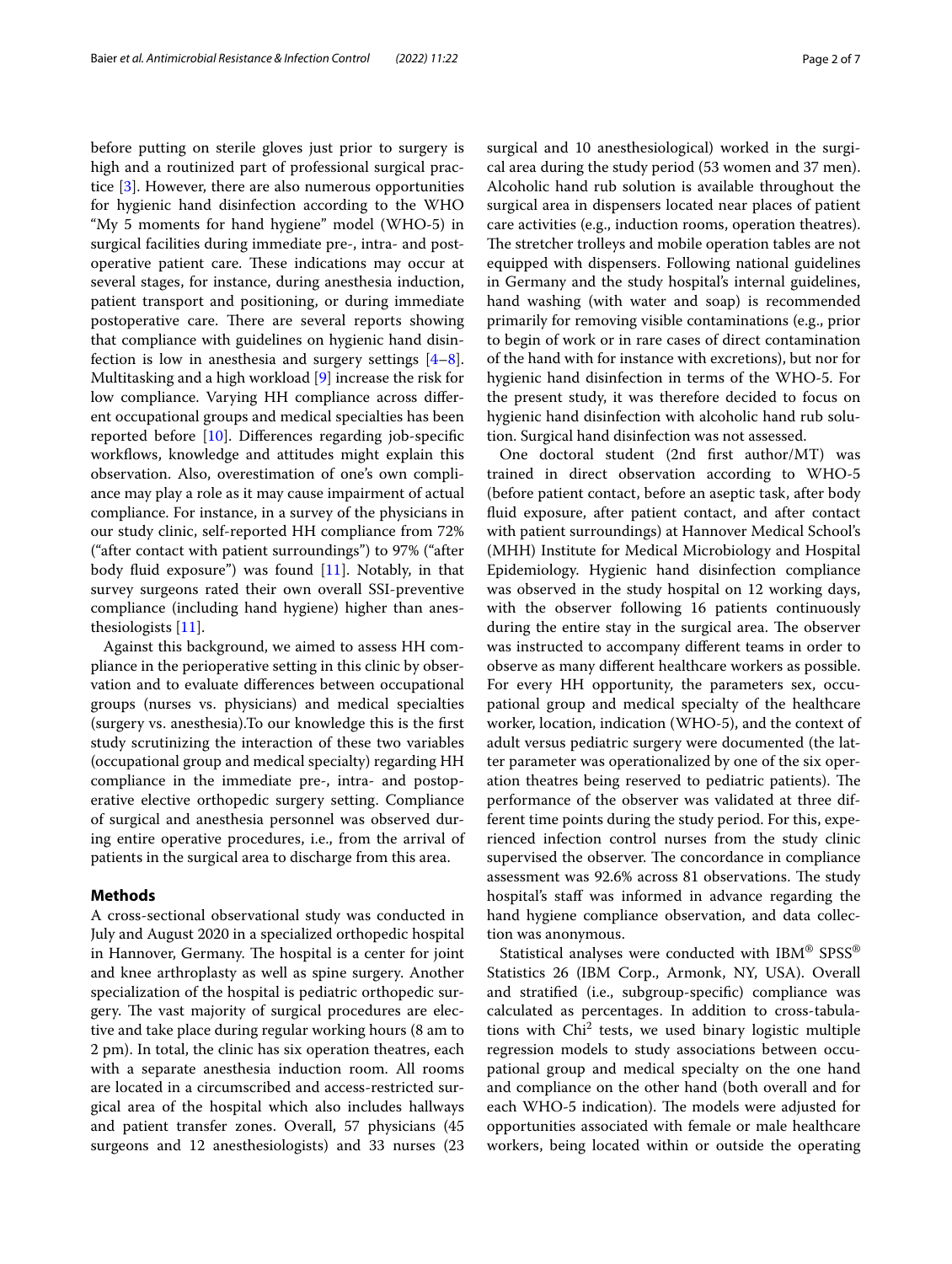room, and occurring in adult or pediatric surgery. The interaction term "occupational group\*medical specialty" was integrated, and if signifcant, additional stratifed regression models were conducted.

#### **Results**

Table [1](#page-2-0) gives an overview of HH observations and compliance overall and in diferent subgroups. In total, 1145 HH opportunities were observed, of which 190 occurred before patient contact (16.6%), 277 before an aseptic task (24.2%), 198 after body fuid exposure risk (17.3%), 221 after patient contact (19.3%), and 259 after contact with patient surroundings (22.6%). The overall compliance was 40.8% (95% CI 37.9–43.6%). Across the WHO-5 categories, the lowest compliance was observed after contact with patient surroundings (25.1%, 95% CI 20.1– 30.7%), while compliance was highest after patient contact (61.1%, 95% CI 54.5–64.4%). Compliance as related to women only showed a tendency to be higher than for men (overall: 43.2% vs. 38.6%,  $p = 0.114$ ).

There was a greater difference between surgical and anesthesia staf (28.4% vs. 46.1%, *p* < 0.001) than between physicians and nurses (38.5% vs. 42.9%,  $p=0.13$  $p=0.13$  $p=0.13$ ). Figure 1 shows that there was a significant diference in hand hygiene compliance between surgeons and anesthesiologists (19.6% vs. 47.9%, *p* < 0.001), whereas no equivalent diference pertained to the nursing staf (surgical nurses: 38.6% vs. anesthesia nurses:  $44.5\%$ ,  $p=0.199$ ). Correspondingly, the interaction term between occupational group and medical specialty was significant  $(p < 0.001)$  in the multiple logistic regression analysis for overall compliance. In this model ("TOTAL"-column of Table [2](#page-4-0)), in which sex, place of observation (inside and outside the operation theatre) and pediatric versus adult surgical context were adjusted for, both nurses and anesthesia staf had higher odds for compliance than physicians and surgery staf, respectively (the crude odds ratios are shown in parentheses).

Inspection of regression models stratifed either for medical specialty or occupational group showed two results. First, as Additional fle [1](#page-5-0) shows, in adjusted models occupational group had no signifcant association with compliance in surgery  $(OR = 2.8, 95\% \text{ CI } 0.6-13.9)$ or in anesthesia ( $OR = 0.8$ , 95% CI 0.6–1.0). Second, a different pattern emerged for medical specialty. As shown in the columns "PHYSICIANS" and "NURSES" of Table [2](#page-4-0), the odds for compliance were higher for anesthesia staf than for surgical staff among physicians ( $OR = 4.8$ , 95%) CI 3.0–7.6) but not nurses (OR=1.3, 95% CI 0.7–2.3). This reflects the abovementioned differences between 47.9% for anesthesiologists versus 19.6% for surgeons and 44.5% for anesthesia nurses verus 38.6% for surgical nurses, respectively (see Fig. [1](#page-3-0)).

<span id="page-2-0"></span>**Table 1** Results of hygienic hand disinfection compliance observation (n = 1145 opportunities observed)

| Parameter                                                     | Compliant                                                        | By WHO-5                         |                                  |                                   |                          |                                               |  |  |
|---------------------------------------------------------------|------------------------------------------------------------------|----------------------------------|----------------------------------|-----------------------------------|--------------------------|-----------------------------------------------|--|--|
|                                                               | opportunities/<br>observed<br>opportunities<br>(compliance in %) | <b>Before patient</b><br>contact | Before aseptic task              | After body fluid<br>exposure risk | After patient<br>contact | After contact<br>with patient<br>surroundings |  |  |
| All opportunities (O.)                                        | 467/1145 (40.8%)                                                 | 55/190 (28.9%)                   | 92/277 (35.0%)                   | 120/198 (60.6%)                   | 135/221 (61.1%)          | 65/259 (25.1%)                                |  |  |
| O. by women                                                   | 235/544 (43.2%)                                                  | 22/76 (28.0%)                    | 46/133 (34.6%)                   | 64/97 (66.0%)                     | 66/92 (71.7%)            | 37/146 (25.3%)                                |  |  |
| O. by men                                                     | 232/601 (38.6%)                                                  | 33/114 (28.9%)                   | 56/101 (55.4%)<br>46/144 (31.9%) |                                   | 69/129 (53.5%)           | 28/113 (24.8%)                                |  |  |
| O. by physicians                                              | 215/558 (38.5%)                                                  | 20/89 (22.5%)                    | 52/142 (36.6%)                   | 60/108 (55.6%)<br>58/115 (50.4%)  |                          | 25/104 (24.0%)                                |  |  |
| O. by nurses                                                  | 252/587 (42.9%)                                                  | 35/101 (35.7%)                   | 40/135 (29.6%)                   | 60/90 (66.7%)<br>77/106 (72.6%)   |                          | 40/155 (25.8%)                                |  |  |
| O. by surgical staff                                          | 97/342 (28.4%)                                                   | 10/65 (15.4%)                    | 6/27(22.2%)                      | 39/81 (48.1%)                     | 24/67 (35.8%)            | 18/102 (17.6%)                                |  |  |
| O. by anesthesia staff                                        | 370/803 (46.1%)                                                  | 45/125 (36.0%)                   | 86/250 (34.4%)                   | 81/117 (69.2%)                    | 111/154 (72.1%)          | 47/157 (29.9%)                                |  |  |
| O. in operation thea-<br>tres for adult surgery               | 324/867 (37.4%)                                                  | 47/145 (32.4%)                   | 64/217 (29.5%)                   | 84/150 (56.0%)<br>91/161 (56.5%)  |                          | 38/194 (19.6%)                                |  |  |
| O. in operation<br>theatre for pediatric<br>surgery           | 143/278 (51.4%)                                                  | 8/45 (17.8%)                     | 28/60 (46.7%)                    | 36/48 (75.0%)<br>44/60 (73.3%)    |                          | 27/65 (41.5%)                                 |  |  |
| O. in anesthesia<br>induction room (incl.<br>patient arrival) | 218/509 (42.8%)                                                  | 34/119 (28.6%)                   | 58/134 (43.3%)                   | 50/66 (75.8%)                     | 54/94 (57.4%)            | 22/96 (22.9%)                                 |  |  |
| O. inside operation<br>theatre                                | 179/463 (38.7%)                                                  | 14/54 (25.9%)                    | 26/117 (22.2%)                   | 56/105 (53.3%)                    | 57/71 (80.3%)            | 26/116 (22.4%)                                |  |  |
| O. in postoperative<br>care                                   | 70/173 (40.5%)                                                   | 7/17 (41.2%)                     | 8/26 (30.8%)                     | 14/27 (51.9%)                     | 24/56 (42.9%)            | 17/47 (36.2%)                                 |  |  |

45 surgeons, 12 anesthesiologists, 23 surgical nurses and 10 anesthesiological nurses were working in the surgical area during the study period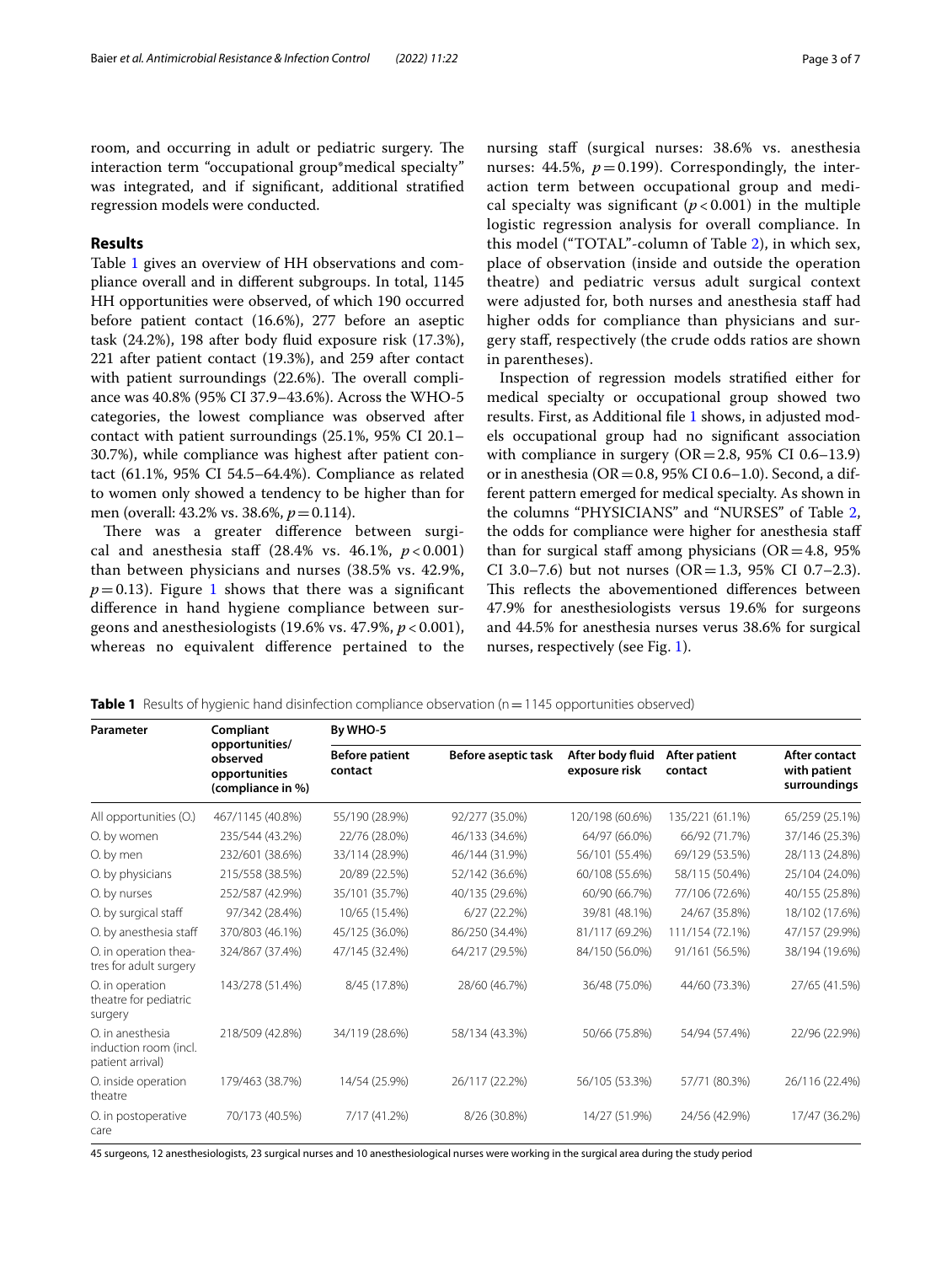

<span id="page-3-0"></span>In addition, Table [2](#page-4-0) shows that the odds for physicians' overall compliance were signifcantly higher in the operation theatre for pediatric patients ( $OR = 3.0$ , 95% CI 1.9–4.7). Among physicians, compliance was also higher when hand hygiene opportunities occurred outside of the operation theatre ( $OR = 1.7$ , 95% CI 1.1–2.4).

The results of the analyses stratified by WHO-5 indications are presented in Additional fle [2](#page-5-1) and Additional file [3](#page-5-2). Mostly, the compliance differences by occupational group and medical specialty in terms of an especially large diference between anesthesia and surgery among physicians pertained to individual indications (per WHO-5) as well. There are two notable exceptions. First, since no opportunities before aseptic tasks at all were observed for the surgeons, no comparison was possible for the variable medical specialty among physicians (Additional file  $2$ , B). Thus, the significantly lower odds for compliance associated with nurses ( $OR = 0.4$ , 95%) CI 0.2–0.7; see Additional fle [3](#page-5-2), B) should be seen with caution since nurses from surgery and anesthesia in this case are compared with anesthesiologists only. Second, the interaction between medical specialty and occupational group was not signifcant in case of opportunities after contact with patient surroundings, even though the

diference by medical specialty was considerably higher among physicians  $(OR = 9.7, 95\% \text{ CI } 2.4-40.0)$  than nurses ( $OR = 2.2$ , 95% CI 0.6–7.9) in numerical terms (see Additional fle [3,](#page-5-2) E).

#### **Discussion**

This study investigated HH compliance (in terms of hygienic hand disinfection as recommended by WHO-5) in the surgical area of a specialized orthopedic hospital. Overall, a compliance of approximately 41% was observed. Thus, while in line with findings from other studies [[5,](#page-6-8) [6](#page-6-9)]—which sometimes have reported lower compliance levels  $[12]$  $[12]$ —HH compliance clearly merits improvement in the present setting. There might be different explanations for this fnding. First, the workload in a specialized orthopedic facility with high patient turnover and multitasking (especially for the anesthesia staf) may be relevant, as described before in another setting [\[9](#page-6-5)]. Second, lack of time might also be an issue (as observed in intensive care [\[13\]](#page-6-11)).

While we, like others [\[1](#page-6-0), [2\]](#page-6-1), did observe higher compliance for nurses than for physicians, the diferences across the medical specialties involved, i.e., anesthesia versus surgery, were considerably larger. Anesthesia staff had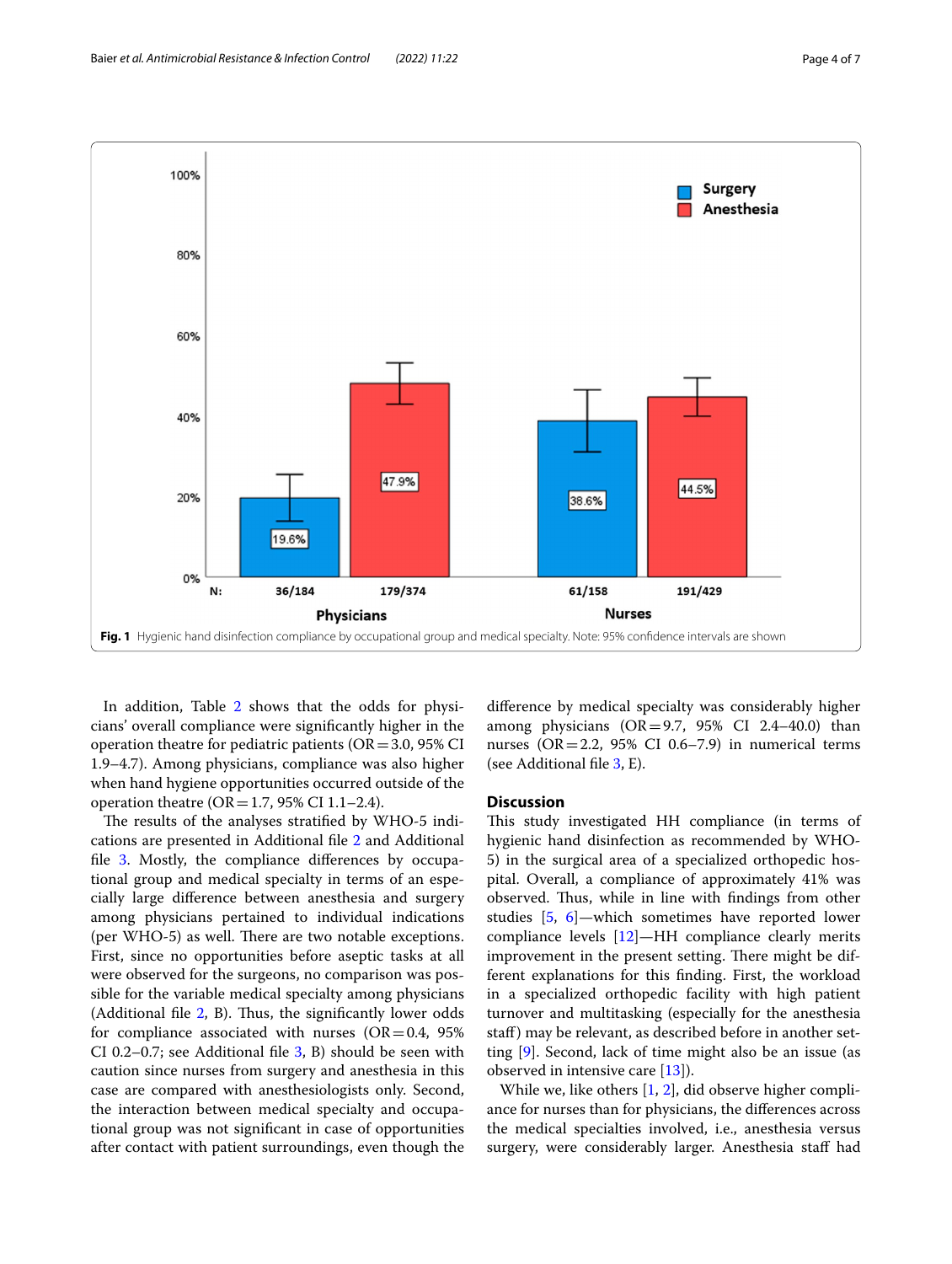| <b>Variables</b>                                           | <b>Total</b>      |            |                        |     | <b>Physicians</b> |                         |     | <b>Nurses</b>             |                        |  |
|------------------------------------------------------------|-------------------|------------|------------------------|-----|-------------------|-------------------------|-----|---------------------------|------------------------|--|
|                                                            | N (opportunities) |            | Wald<br>р              |     |                   |                         |     |                           |                        |  |
| Interaction occupa-<br>tional group x medical<br>specialty | 1145              | 18.6       | p < 0.001              |     |                   |                         |     |                           |                        |  |
|                                                            | N (opportunities) | OR (crude) | 95% CI (crude)         | И   | OR (crude)        | 95% CI (crude)          | N   | OR (crude) 95% CI (crude) |                        |  |
| Occupational<br>group                                      |                   |            |                        |     |                   |                         |     |                           |                        |  |
| Physicians                                                 | 558               | Ref        |                        |     |                   |                         |     |                           |                        |  |
| Nurses                                                     | 587               | 1.7(1.2)   | $1.2 - 2.4(0.9 - 1.5)$ |     |                   |                         |     |                           |                        |  |
| Medical specialty                                          |                   |            |                        |     |                   |                         |     |                           |                        |  |
| Surgery                                                    | 342               | Ref        |                        | 184 | Ref               |                         | 158 | Ref                       |                        |  |
| Anesthesia                                                 | 803               | 2.0(2.2)   | $1.5 - 2.7(1.6 - 2.8)$ | 374 | 4.8(3.8)          | $3.0 - 7.6$ (2.5 - 5.7) | 429 | 1.3(1.3)                  | $0.7 - 2.3(0.9 - 1.9)$ |  |
| Sex                                                        |                   |            |                        |     |                   |                         |     |                           |                        |  |
| Men                                                        | 601               | Ref        |                        | 426 | Ref               |                         | 175 | Ref                       |                        |  |
| Women                                                      | 544               | 0.9(1.2)   | $0.7 - 1.2$ (1.0-1.5)  | 132 | 1.0(1.7)          | $0.6 - 1.5$ (1.2-2.5)   | 412 | 0.8(0.8)                  | $0.5 - 1.2(0.6 - 1.2)$ |  |
| Location                                                   |                   |            |                        |     |                   |                         |     |                           |                        |  |
| Inside opera-<br>tion theatre                              | 463               | Ref        |                        | 230 | Ref               |                         | 233 | Ref                       |                        |  |
| Outside<br>operation<br>theatre                            | 682               | 1.2(1.2)   | $0.9 - 1.7(0.9 - 1.5)$ | 328 | 1.7(1.2)          | $1.1 - 2.4(0.8 - 1.7)$  | 354 | 0.9(1.1)                  | $0.5 - 1.4(0.8 - 1.6)$ |  |
| Operation<br>theatres                                      |                   |            |                        |     |                   |                         |     |                           |                        |  |
| Adults                                                     | 867               | Ref        |                        | 424 | Ref               |                         | 443 | Ref                       |                        |  |
| Pediatric                                                  | 278               | 1.9(1.8)   | $1.4 - 2.6(1.4 - 2.3)$ | 134 | 3.0(2.4)          | $1.9 - 4.7(1.6 - 3.5)$  | 144 | 1.4(1.4)                  | $1.0 - 2.1(0.9 - 2.0)$ |  |

<span id="page-4-0"></span>**Table 2** Overall hygienic hand disinfection compliance by occupational group and medical specialty: results of three logistic regressions (total, physicians, nurses)

Signifcant results (*p*<0.05) are displayed in bold

*OR* odds ratio, *95% CI* 95% confdence interval, *Ref.* reference

higher compliance than surgical staf, especially among physicians. These patterns are notable, especially since previous studies in the surgery setting have often focused on the hand hygiene performance of anesthesia staf only [\[7](#page-6-12)]. One explanation might be that surgeons associate hand hygiene in the surgical area predominantly with surgical hand disinfection immediately prior to the operative procedure and tend to overlook indications for hygienic hand disinfection.

In the study clinic, multimodal surgical site infectionpreventive interventions have taken place since 2007  $[14]$  $[14]$ . These included hand hygiene education for nurses and physicians in the wards. Since 2017, anesthesia staf (nurses and physicians) in the surgical area has been trained yearly with respect to hand hygiene. Future interventions to increase hand hygiene should also be directed at surgeons and explicitly address the immediate perioperative setting.

Considering the overall level of HH compliance of approximately 41% in the present study, the impact of the abovementioned interventions remains disillusioning. This underlines that more research on sustainable interventions is urgently needed. Using behavioral change

principles for these interventions might be a promising concept but further research is needed as stated in a systematic review by Srigley et al. [[15\]](#page-6-14). In this context, Clancy et al. state in a systemic review of HH related clinical trials that future research should also focus on which intervention types work best for diferent professional groups [[1\]](#page-6-0). Furthermore, studies should fnd ways to initiate or maintain collection and evaluation of HH compliance data at regular and long-term follow-up intervals  $[1]$  $[1]$ .

Looking at diferent medical specialties, varying hand hygiene compliance (e.g. surgical: 72%, medical: 71%, pediatric: 78%, rehabilitation: 66%) in non-intensive care units have been reported within the reference data of the national hand hygiene campaign in Germany [\[10](#page-6-6)]. The overall median compliance in the aforementioned study was 73%, which is higher than the observed 41% in our study setting. This again underlines the need to assess and address hand hygiene within an operating area of hospitals. Nonetheless, we are aware that diferent settings (such as intensive care units, non-intensive care units, and operating theatres) are only comparable to a limited extent due to diferent conditions, including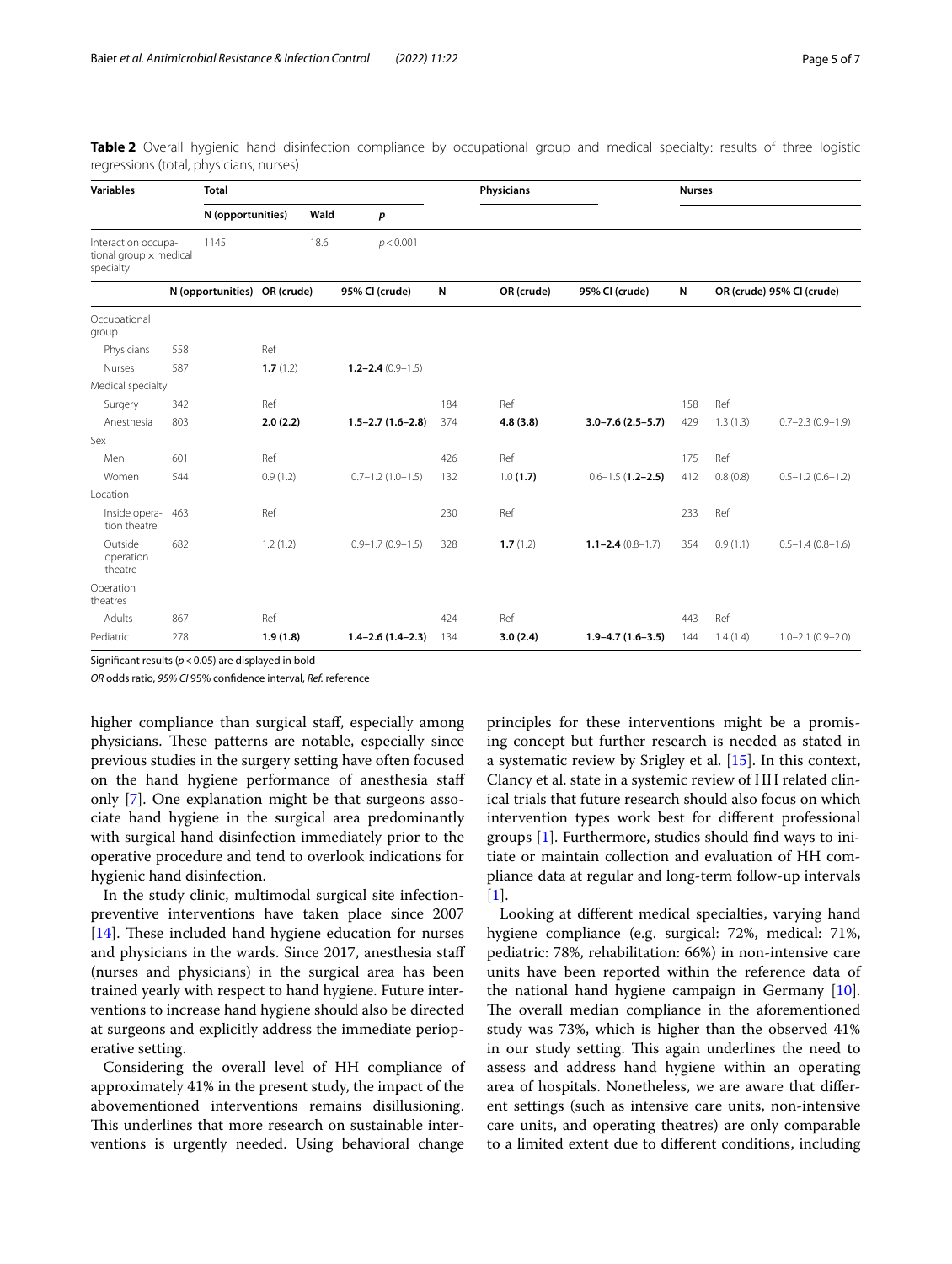stafng and workload. Moreover, hand hygiene compliance might be measured diferently depending on the respective setting.

In the present study, compliance was higher in the operation theatre for pediatric patients. Healthcare workers in pediatric patient care settings are known to have higher HH compliance [[10,](#page-6-6) [16\]](#page-6-15). One reason may be that pediatric patient populations rely greatly on handson-care [\[17\]](#page-6-16). Healthcare workers involved in pediatrics are aware of this and use good HH to protect their vulnerable patients. In fact, surgical site infections following, for instance, pediatric spinal deformity surgery represent a severe complication [\[18](#page-6-17)], with possibly consequential lifelong damage starting at a comparatively young age. This might be another reason for the comparatively high HH compliance in this setting.

The study has potential limitations and strengths. It is a single-center study in a highly specialized patient care setting of an orthopedic university clinic. Thus, our findings might not apply to other settings. However, nearly all operative procedures observed were elective, which may imply some transferability to comparable institutions providing elective orthopedic surgery (such as knee and hip arthroplasty). While possibly overestimating compliance through the Hawthorne efect [[19\]](#page-6-18), this does not necessarily invalidate specifc comparisons between subgroups such as occupational groups or medical specialties. Observation took place in late summer 2020 after the frst wave of the coronavirus disease 2019 (COVID-19) pandemic in Germany. On the one hand, this might have infuenced the hand hygiene performance in our study, as reported previously by others [[20\]](#page-6-19). On the other hand, in our experience, elective orthopedic surgery was not a clinical hotspot of the COVID-19 pandemic. Moreover, improvements of hand hygiene compliance during the frst wave of the COVID-19 pandemic were not always sustained  $[21]$  $[21]$ . Thus, the impact may have been not so substantial. Finally, we did not track single observation events (i.e., hand hygiene opportunities) to specific physicians or nurses. Thus, multilevel analysis taking into account the individual level was not viable. However, the observer was instructed to observe as many diferent healthcare workers as possible in order to reduce bias due to consistent behavior of individual persons. In our study clinic, alcoholic liquid hand-rub solution is used for HH purposes, which is in very widespread use in Germany. Of note, other formulations of alcoholic hand rub solution (such as gels or foams) have been positively evaluated in terms of high acceptance, which may also have afected compliance in our study [[22\]](#page-6-21).

Regarding strengths, most importantly, patients were followed continuously, i.e., during their entire stay in the surgical area. Our results refect a comprehensive and probably realistic approximation of the "true" number of hand hygiene opportunities in this specifc setting, with the number of missed opportunities probably in the lower single digit range. Furthermore, the inclusion of surgical staff in a study located within the specifc setting of the surgical area itself addresses a relevant stakeholder group whose role in infection prevention has tended to be under-researched and potentially underestimated [[23\]](#page-6-22).

In conclusion, this study emphasizes that there is a clear need for improvement of HH compliance in the immediate pre, intra- and postoperative patient care setting in orthopedics. Eforts are particularly needed to increase compliance among surgeons. However, the anesthesia care team also needs to be addressed, as it is responsible for the majority of aseptic tasks. Given the abovementioned previous intervention eforts in the present setting, more strictly tailored interventions (e.g., strategies addressing diferent occupational groups' needs empirically assessed beforehand [\[24](#page-6-23), [25\]](#page-6-24)), may be a promising option in orthopedic surgery.

#### **Abbreviations**

HH: Hand hygiene; WHO-5: WHO "My 5 moments for hand hygiene"-model; MHH: Hannover Medical School; 95% CI: 95% Confdence interval; OR: Odds ratio; COVID-19: Coronavirus disease 2019.

#### **Supplementary Information**

The online version contains supplementary material available at [https://doi.](https://doi.org/10.1186/s13756-022-01058-2) [org/10.1186/s13756-022-01058-2](https://doi.org/10.1186/s13756-022-01058-2).

<span id="page-5-0"></span>**Additional fle 1.** Overall hygienic hand disinfection compliance by occupational group and medical specialty: results of two logistic regressions (surgery, anesthesia).

<span id="page-5-2"></span><span id="page-5-1"></span>**Additional fle 2.** (**A**–**E**) Hygienic hand disinfection compliance by occupational group and medical specialty, stratifed according to WHO-5.

**Additional fle 3.** (**A**–**E**) Hygienic hand disinfection compliance by occupational group and medical specialty, stratifed according to WHO-5: results of three logistic regressions (total, physicians, nurses).

#### **Acknowledgements**

We acknowledge Sabine Mischer, Monika Heptner, Sabine Mundt, Alicja Giesemann and Monika Tkacz for their support in hand hygiene observation training.

#### **Authors' contributions**

All authors contributed to the manuscript according to the ICMJE (International Committee of Medical Journal Editors) recommendations and were involved in study planning, data acquisition, analysis, and interpretation. CB, MT, FG, TvL and EE wrote the manuscript. CB organized the drafting process. TvL supervised the statistical analyses and contributed to the interpretation of the results. MT observed hand hygiene compliance. EE guided and supervised the study. All authors read and approved the fnal manuscript.

#### **Funding**

Open Access funding enabled and organized by Projekt DEAL. This research did not receive any specifc grant from funding agencies in the public, commercial, or not-for-proft sectors.